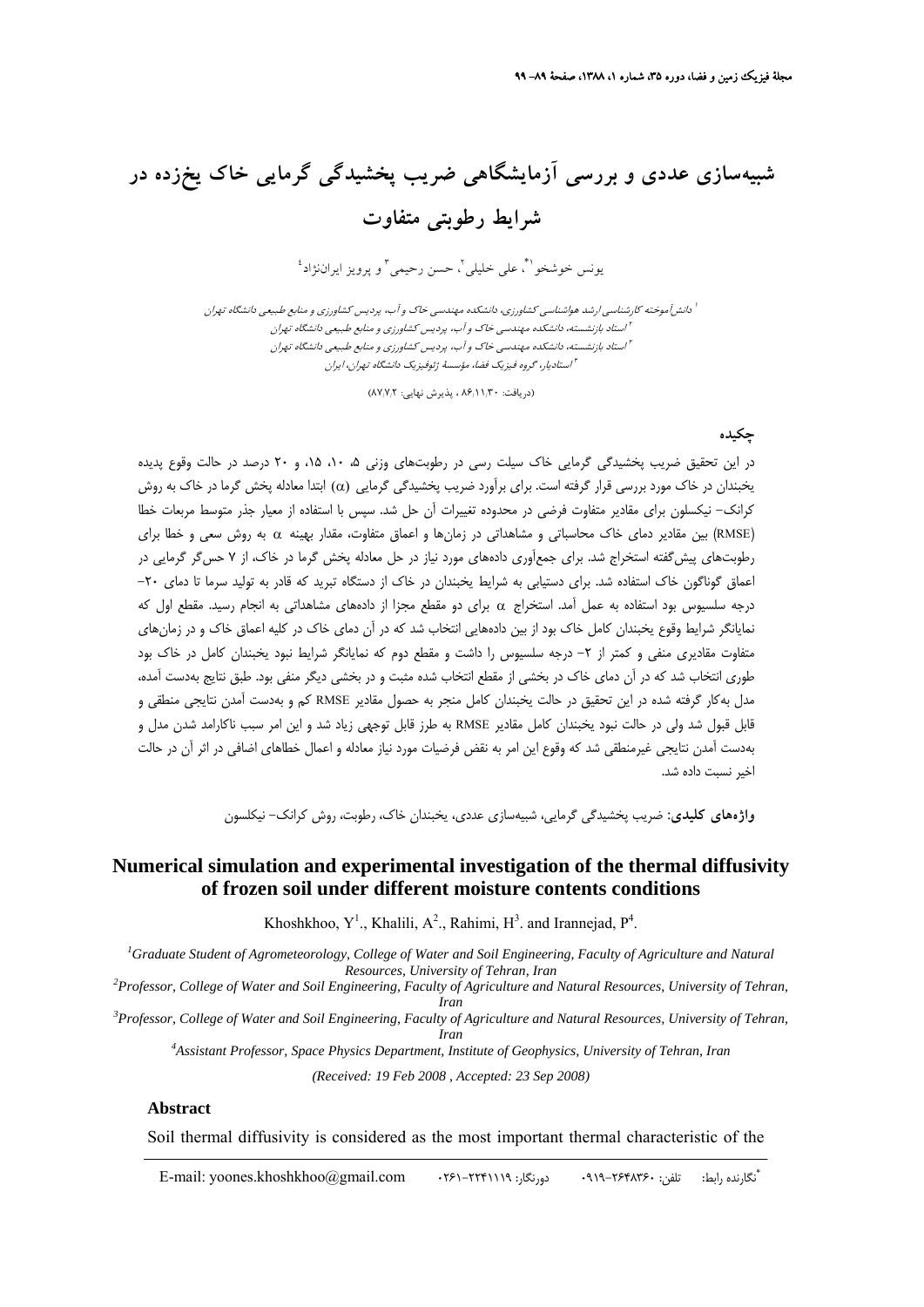soil which indicates the gradient of its warming due to a unit change in its temperature. Several methods are available to determine soil thermal diffusivity from observed temperature variations. Most of these methods are based on solutions of the onedimensional conduction heat equation with constant diffusivity and thus apply to uniform soils only.

In the absence of local heat sources or sinks, the equation describing conductive heat transfer in a one-dimensional isotropic medium is:

$$
\frac{\partial T}{\partial t} = \alpha \frac{\partial^2 T}{\partial z^2}
$$
 (1)

where T is temperature, t is time, z is the soil depth, and  $\alpha (= k/C)$  is the thermal diffusivity of the soil  $(m^2 s^{-1})$ , equal to k/C and C being the volumetric heat capacity  $\rm (Jm^{-3} K^{-1})$ . Several methods have been developed for estimating the soil diffusivity using equation (1). Horton et al. (1983) have tested six methods and concluded that Harmonic Equation and Numerical Method provide the most accurate results among all. The finite difference is considered as the most applicable method for numerical solution of the heat conduction equation in soils. For approximation of partial derivatives using finite differences, different algorithms may be used. In the present research, the Crank-Nicolson method which has a high degree of accuracy was employed. Using the above method, equation (1) can be discretised as:

$$
\frac{T_{i}^{n+1} - T_{i}^{n}}{\Delta t} = \alpha \frac{T_{i+1}^{n+1/2} - 2T_{i}^{n+1/2} + T_{i-1}^{n+1/2}}{(\Delta z)^{2}}
$$
\nwith\n
$$
T_{i+1}^{n+1/2} = \frac{T_{i+1}^{n+1} + T_{i+1}^{n}}{2}
$$
\nand\n
$$
T_{i}^{n+1/2} = \frac{T_{i}^{n+1} + T_{i}^{n}}{2}.
$$
\n(2)

 $\epsilon$ 

where n and i indicate the depth node and time step, respectively.

In the present work, for numerical solution of the equation, time intervals of 1 second  $(\Delta t = 1s)$  and spatial intervals of 1cm  $(\Delta z = 1cm)$  have been employed. With application of the Crank-Nicolson method, a set of simultaneous equations will be produced for each time interval. This set of simultaneous equations can be solved using different methods. In the present research the Tri-Diagonal Matrix Algorithm (TDMA) method has been employed. When the initial and boundary conditions are known and soil temperatures at different points have been measured, the soil thermal diffusivity can be determined using a trial and error technique. The approach is based on solving equation (2) iteratively by changing  $\alpha$ , and determining the  $\alpha$ -value based on which the calculated values of temperature best match observations. In the present work the criterion used for choosing  $\alpha$  is minimizing the Root Mean Square Error (RMSE) of the calculated (C<sub>i</sub>) against observed (Mi) temperature:

$$
\text{RMSE} = \sqrt{\frac{\sum (C_i - M_i)^2}{n}}
$$

The above procedure was conducted to evaluate the thermal diffusivity  $(\alpha)$  of a silty soil with mass moisture contents of 5, 10, 15 and 20 per cent. A chamber with dimensions of 500×500×800 mm was made and its walls and bottom were carefully insulated using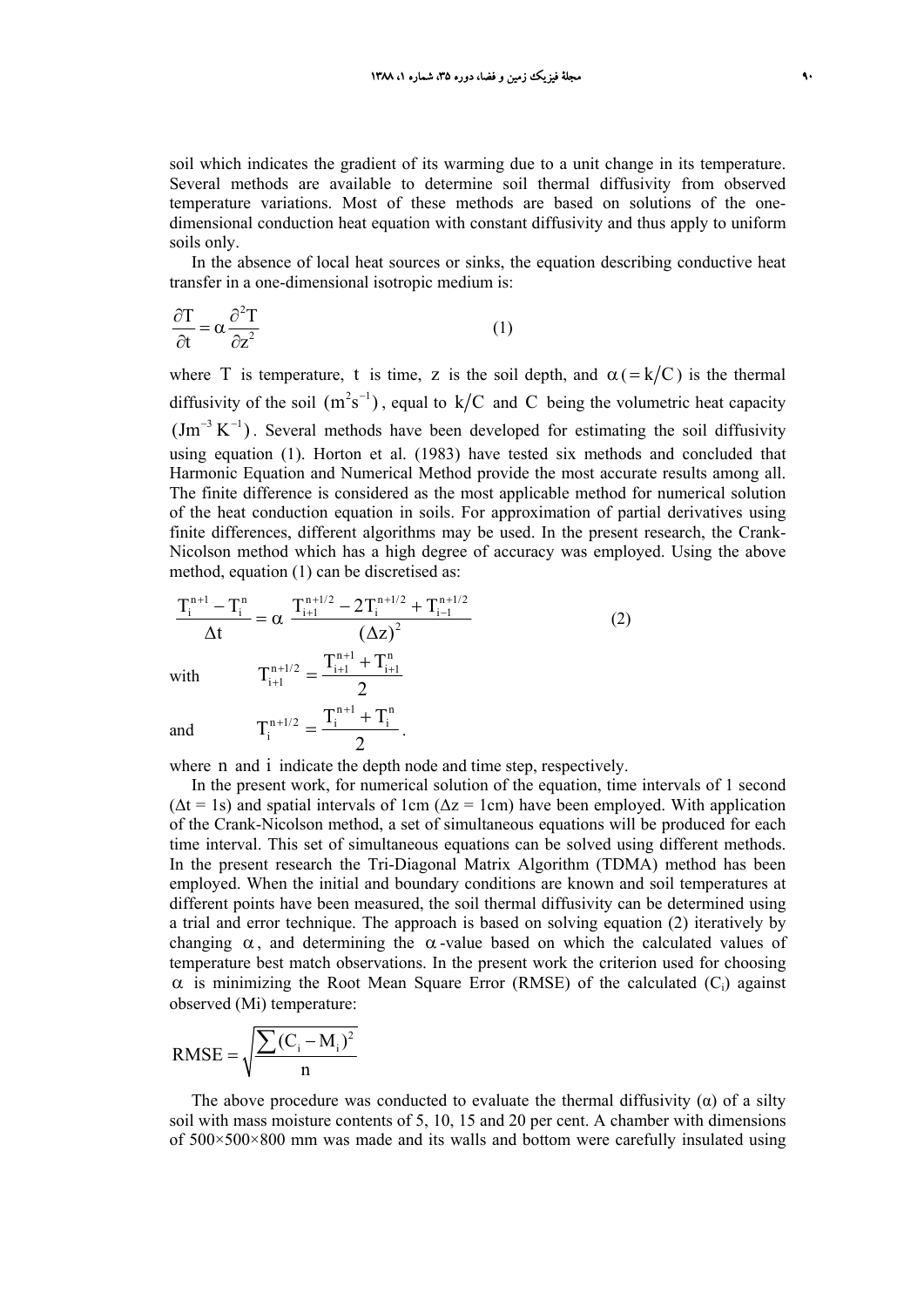layers of plasto-foam sheets with a thickness of 100mm, to minimize the exchange of heat with the surrounding environment. The chamber was filled with the soil of given texture and moisture. To eliminate evaporation from the top surface of the soil, it was covered by a plastic sheet. Temperature was measured using seven thermometers installed at the depths of 50, 110, 170, 250, 350, and 500 mm, as well as at the top surface of the soils. The sensors were connected to a computer, where soil temperatures were recorded at 1 min intervals. A frost condition in soil was simulated with the use of a cooling system located at the top of the soil that was able to produce temperatures as low as -20  $\rm{^oC}$ .

Thermal diffusivity was estimated for two different thermal conditions in the soil profile: one with temperatures lower than  $-2$   $\mathrm{^{\circ}C}$  throughout the soil at all times, and the other having temperatures lower than zero degrees centigrade at some and higher than zero at other depths.

According to the results, the model used in this study led to a low RMSE (between 0.41 to 0.71  $^{\circ}$ C) and reasonable predictions of soil temperature for the first case (i.e. temperatures lower than  $-2$  °C at all times and depths). The results showed that the values of α increased with increasing moisture content up to a critical point and then decreased. The maximum value of  $\alpha$  occurred at 15 percent moisture content.

The model failed to estimate the soil temperature profile within an acceptable range of error in the second case. The range of RMSE values between the simulated and measured temperature in this case was found between 1.58 to 2.76 °C. This failure was attributed to the fact that the assumptions made in solving the heat conduction equation, namely homogeneity of soil and lack of sources and sinks of heat within the soil, were not fulfilled for the second case.

### **Key words:** Thermal diffusivity, Numerical simulation, Soil freezing, Soil moisture, Crank-Nicolson scheme

آن بهدست ميآيد، مهمترين ويژگي گرمايي خاك است كه تعيين كننده آهنگ تغييرات دماي خاك در اثر وجود گراديانهاي دمايي در اعماق گوناگون است. عوامل متعددي بر ضريب پخشيدگي گرمايي خاك اثر گذارند كه در زمره اثر گذارترين اين عوامل ميتوان به تركيب مواد معدني و آلي خاك، چگالي حجمي و مقدار رطوبت و هواي خاك اشاره كرد (هيلل، 1980) و رطوبت خاك را ميتوان اصليترين عامل آن بهحساب آورد (بكمان و همكاران، 2001؛ ليپيك و همكاران، 2007). نظر به اينكه ضريب پخشيدگي گرمايي آب مايع و يخ به طرز قابل توجهي متفاوت از هماند طبيعي است كه ضريب پخشيدگي گرمايي خاك يخزده و غير يخزده نيز متفاوت از هم است. روشهاي متعددي براي تعيين ضريب

دماي خاك يكي از مهمترين ويژگيهاي آن است كه منشأ اثرات مهمي روي فرايندهاي متفاوت فيزيكي، شيميايي و زيستشناختي خاك است و در تبادلات انرژي بين سطح خاك و جو نقش ويژهاي دارد. دماي هر نقطه از خاك در يك لحظه معين از دو دسته كلي عوامل محيطي و دروني اثر ميپذيرد. عوامل محيطي تعيينكننده مقدار كل انرژي دريافت شدة سطح خاك است و به تبادلات انرژي بين خاك با محيط بيروني آن مربوط ميشوند و عوامل دروني شامل مجموعه فرايندهاي پيچيده انتقال گرما در خاكاند كه شدت آنها وابسته به ويژگيهاي گرمايي خاك است و نحوه توزيع دما در خاك وابسته به اين عوامل است. ضريب پخشيدگي گرمايي (α (كه از نسبت ضريب رسانش گرمايي خاك بر ظرفيت گرمايي

#### **1 مقدمه**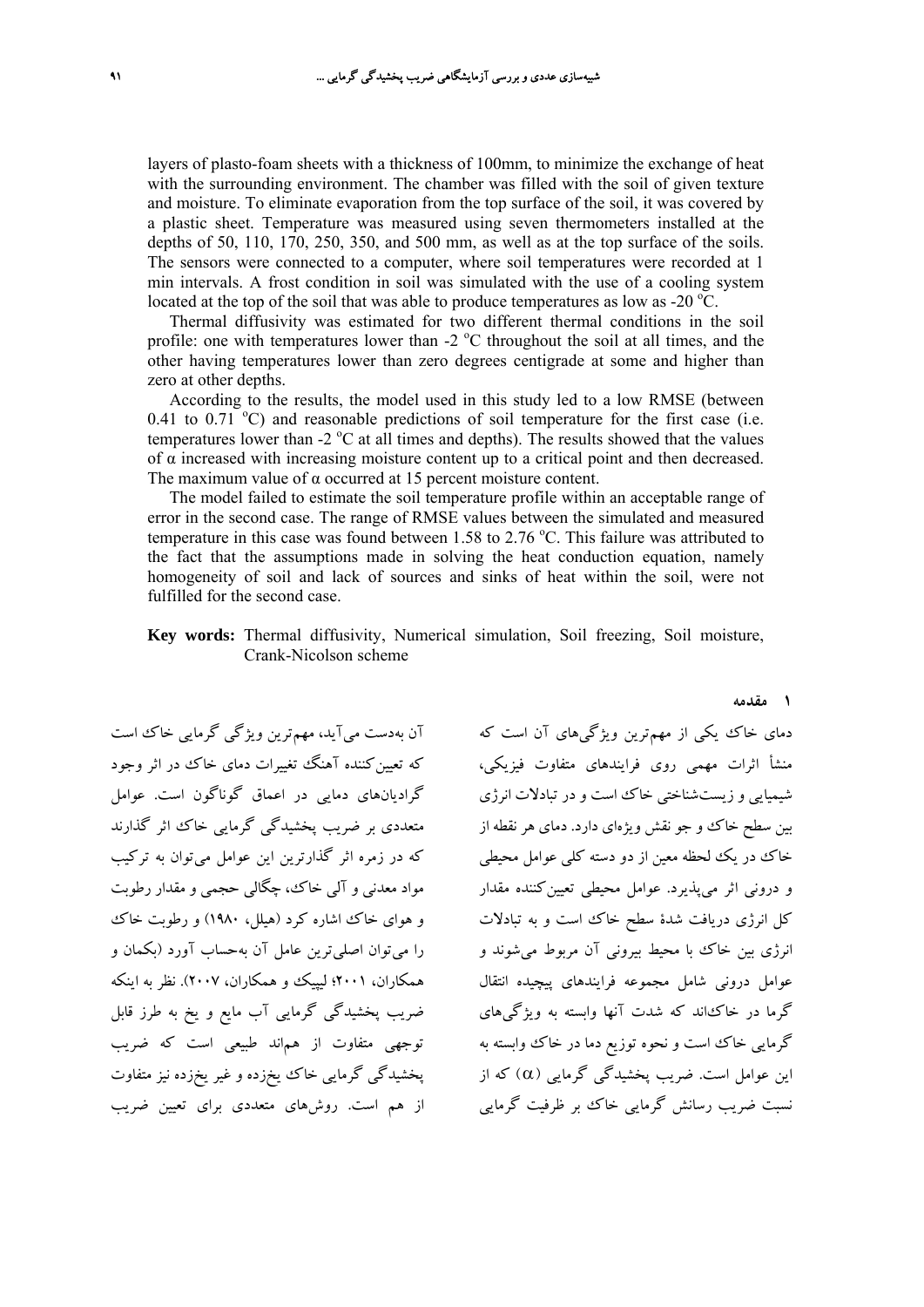اوستركمپ (1995) فرضيات مورد نياز براي بهكارگيري روش عددي در محاسبه ضريب پخشيدگي گرمايي خاك را مورد بررسي قرار دادند و انتخاب فواصل ريز زماني و مكاني بين اندازهگيريهاي دماي خاك و رخ ندادن تغيير فاز آب در نيمرخ خاك را به مثابة عوامل مؤثر در ميزان دقت اين روش مطرح كردند. روگريو و كيوريجن (2004) انتقال گرما در خاك را با استفاده از حل عددي معادله پخش گرما در خاك مورد بررسي قرار دادند و به اين نتيجه رسيدند كه انتخاب فواصل نامناسب زماني و مكاني  $\Delta t$  ,  $\Delta t$ ) ميتواند سبب ايجاد خطاهاي معنيداري در نتايج شود.

تحقيقات متعدد صورت گرفته در ارتباط با بررسي ضريب پخشيدگي گرمايي خاك، بيشتر در دماهاي بالاي صفر به انجام رسيدهاند. ولي در اين تحقيق به شبيهسازي عددي و تحقيق آزمايشگاهي ضريب پخشيدگي گرمايي بافت سيلت رسي در درصدهاي رطوبتي متفاوت تحت شرايط يخبندان خاك پرداخته شده است.

### **2 مباني نظري مسئله**

انتقال گرما در خاك به طرز مهم و مؤثري فرايندهاي انتقال انرژي در سطح خاك به اعماق آن را بههم مرتبط ميسازد. انتقال گرما در يك محيط متخلخل و مركب از چندين فاز (نظير خاك) از پيچيدگيهاي بيشتري نسبت به محيطهاي تكفازي نظير اجسام كاملاً جامد برخوردار است. با وجود اين، اصول بنيادي حاكم بر انتقال گرما در محيطهاي تكفازي و چندفازي شبيه هم است و قوانين مشابهي بر آنها حاكماند (جري و هورتن، 2004). فرايند رسانش نسبت به ساير فرايندها بيشترين سهم را در انتقال گرما در خاك بر عهده دارد و تابع قانوني است كه فوريه در 1822 براي انتقال گرما در جامدات بهدست آورده است (هيلل، 1980). اين قانون بيان ميكند كه جريان گرما در يك جسم همگن در جهت گراديان دما و

پخشيدگي گرمايي خاك مطرح شده است كه غالب اين روشها بر مبناي حل يكبعدي معادله پخش گرما در خاك پايهريزي شدهاند و فقط براي خاكهاي همگن قابل استفادهاند (وان ويجك، 1963؛ نرپين و چودونسكي، 1967؛ اسرار و كانماسو، 1983). اين دسته از روشها براي كل خاك مقدار ثابت  $\alpha$  را بهدست مىدهند و در شرايط طبيعي براي لايههاي فوقاني كه تا حدود زيادي خاك را ميتوان همگن در نظر گرفت، نتايج قابل قبولي بهدست ميدهند. از بين مهمترين روشهايي كه براي حل معادله پخش گرما در خاك ارائه شدهاند ميتوان به 6 روش: دامنه، فازي، آرك تانژانت، لگاريتمي، هارمونيك و عددي اشاره كرد (هورتن و همكاران، 1983). طبق نظر هورتن و همكاران از بين 6 روش فوق، روشهاي دامنه، فازي، لگاريتمي و آرك تانژانت براي محاسبات به اندازهگيريهاي دماي خاك كمتري نياز دارند و به لحاظ كاربرد، سادگي بيشتري دارند اما در برخي موارد ممكن است نتايجي غيرمنطقي از اين روشها حاصل آيد. روشهاي عددي و هارمونيك براي محاسبات، به اندازهگيريهاي بيشتري نياز دارند اما داراي اين مزيتاند كه برآوردهاي قابل قبولتري بهدست ميدهند. ويرنگا و همكاران (1969) مستقل بودن روش عددي از شكل و دورههاي تناوب منحني دما در سطح خاك را درحكم يكي از مزاياي استفاده از اين روش نسبت به ساير روشها معرفي كردند. همچنين بررسيهاي متعدد صورت گرفته حاكي از اهميت و كاربرد بيشتر روش عددي نسبت به ساير روشها است كه در زير به برخي از آنها اشارهاي ميشود. سارييف و همكاران (2001) كارايي روش عددي در پيشبيني دماي خاك براي درصدهاي رطوبتي متفاوت را در دماهاي بالاي صفر مورد بررسي قرار دادند و تفاوتهاي بين مقادير دماي خاك مشاهداتي و محاسباتي را به وقوع تبخير از سطح خاك و ناهمگني توزيع رطوبت در نيمرخ خاك نسبت دادند. زانگ و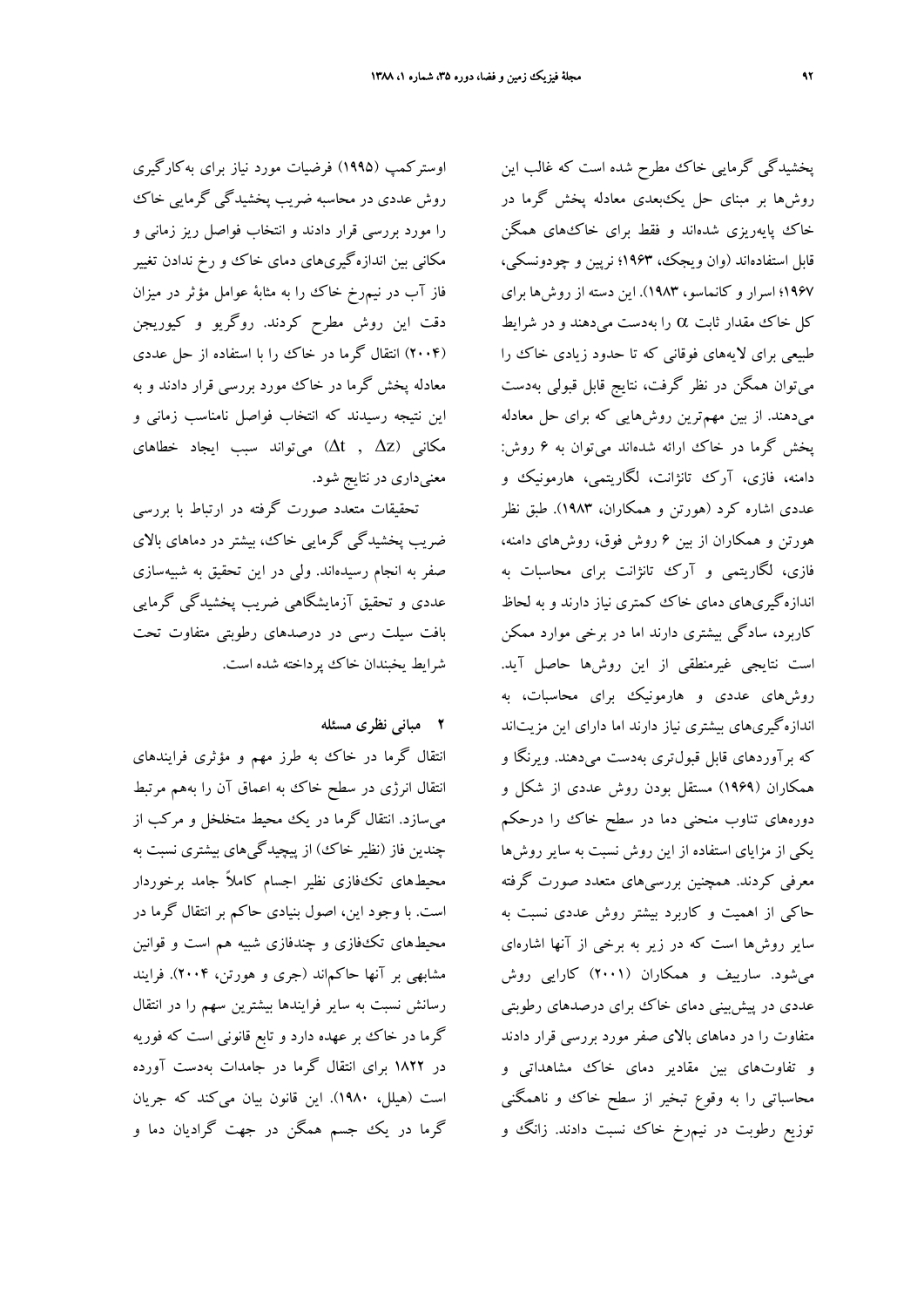در صورتي كه ضريب  $\alpha$  برحسب عمق را بتوان مقدار ثابتي در نظر گرفت، معادله يكبعدي پخشيدگي گرما در جهت z) از سطح خاك به عمق) حاصل ميشود:

$$
\frac{\partial T}{\partial t} = \alpha \frac{\partial^2 T}{\partial z^2}
$$
 (6)

كه در آن T دما برحسب كلوين، t زمان برحسب ثانيه، z عمق برحسب متر، و α ضريب پخشيدگي گرمايي برحسب متر مربع بر ثانيه است. بهكارگيري معادله (4) مستلزم رعايت فرضيات مورد اقتضاي آن است كه اين فرضيات شامل مستقل بودن α نسبت به عمق (به معني همگني كامل خاك به لحاظ همهٔ عوامل اثرگذار بر  $(\alpha\,$ تكبعدي بودن جهت انتقال گرما (از سطح خاك به اعماق آن و بهعكس)، و نبود انتقال گرما به طريق نهان و فرارفتي در اثر حركت آب در خاك است.

$$
\mathbf{v} \quad \mathbf{a} \in \mathbf{c} \in \mathbf{c} \in \mathbf{c}
$$

**1-3 تجهيزات آزمايشگاهي**

بافتي كه براي تحقيق انتخاب شد سيلت رسي بود كه بررسي ضريب پخشيدگي گرمايي آن در رطوبتهاي وزني ۵، ۱۰، ۱۵، و۲۰ درصد به انجام رسيد. منحني دانهبندي بافت سيلت رسي مورد مطالعه در شكل 1 نشان داده شده است.

متناسب با آن است و در شرايط ايستا در حالت يكبعدي، مطابق رابطه زير قابل بيان است:

$$
q_h = -K_z \frac{dT}{dz}
$$
 (1)

که در آن  $\rm q_{\rm h}$  شار گرما (مقدار گرمایی که در واحد زمان از واحد سطح مقطع جسم عبور ميكند) برحسب وات بر متر مربع،  $\rm\,K_{z}$  ضريب رسانش گرمايي برحسب وات بر متر بر كلوين و  $\frac{\mathrm{d} \mathrm{T}}{\mathrm{d} \mathrm{z}}$  بيانگر تغييرات دما نسبت به عمق است و برحسب كلوين بر متر بيان ميشود. براي تبيين انتقال گرما در شرايط غير ايستا، لازم است از اصل پايستگي انرژي در قالب معادله پيوستگي بهره گرفته شود كه در حالت يكبعدي رابطه زير حاصل ميشود:

$$
\rho c_{m} \frac{\partial T}{\partial t} = \frac{\partial}{\partial z} (K \frac{\partial T}{\partial z})
$$
 (7)

که در آن P چگالی جسم، 
$$
C_m
$$
 کرمای ویژه آن و  
آم
$$
\frac{\partial T}{\partial t}
$$

$$
C = \rho c_m
$$
و بایطه فوق بر 
$$
\rho = \frac{K_z}{\rho c_m}
$$

$$
C = \rho c_m
$$

$$
\frac{\partial T}{\partial t} = \frac{\partial}{\partial z} \left( \alpha \frac{\partial T}{\partial z} \right) \tag{7}
$$



**شكل .1** منحني دانهبندي بافت سيلت رسي.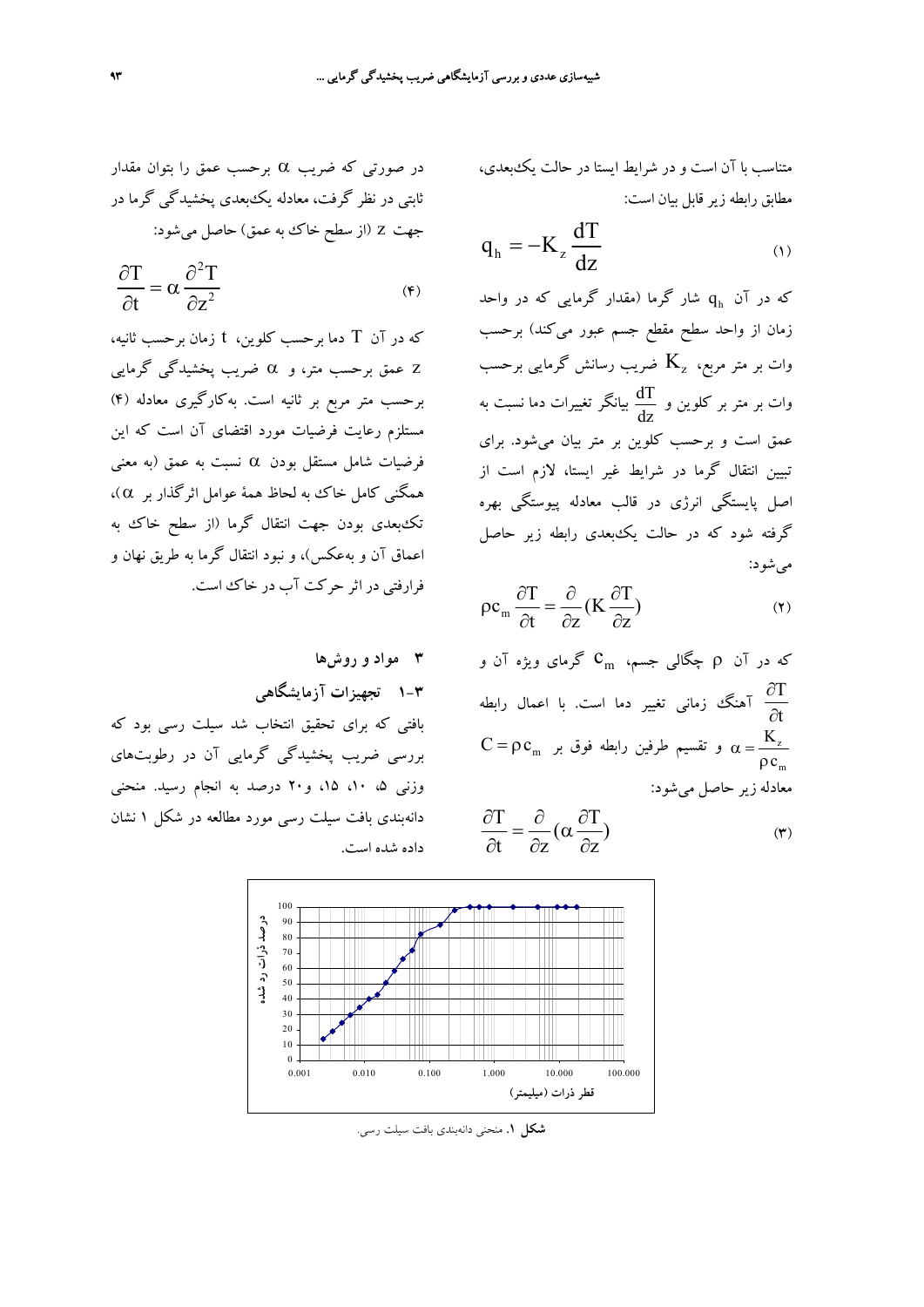

دماي سطح خاك در شروع آزمايشها براي درصدهاي رطوبتي متفاوت بين +10 تا +15 درجه سلسيوس بود. براي اعمال دماهاي منفي به سطح خاك و حصول شرايط يخبندان در خاك، از دستگاه تبريد استفاده شد. اين دستگاه از خاصيت تبخير ماده سرمازا (در اين پژوهش فرئون 22) در اثر كاهش فشار براي پايين آوردن دماي محيط بهره ميگرفت و قادر بود تا دماي سطح خاك را تا -20 درجه سلسيوس كاهش دهد. براي به حداقل رساندن تبخير از لايههاي بالايي، سطح خاك با لايهاي از پلاستيك پوشانده شد. براي استخراج مقدار α تحت شرايط يخبندان خاك، از بين دادههاي دماي خاك به ثبت رسيده در زمانها و اعماق متفاوت در هر درصد رطوبتي معين، دو مقطع 24 ساعته مجزا انتخاب شد. مقطع اول از بين دادههايي انتخاب شد كه در آن، دماي خاك در همة اعماق خاك و در زمانهاي متفاوت مقاديري منفي و كمتر از ۲- درجه سلسيوس داشت كه اين مقطع نمايانگر حالت وقوع كامل پديده يخبندان در سراسر نيمرخ خاك در نظر گرفته شد. مقطع زماني دوم نيز طوري انتخاب شد كه در آن، دماي خاك در بخشي از مقطع انتخاب شده مثبت و در بخشي ديگر مقادير منفي داشته باشد، به طوري كه لحظه شروع يخبندان در بازه انتخاب شده قرار گيرد. اين بازه در واقع معرف حالتي بود

مشاهدات آزمايشگاهي با هدف جمعآوري دادههاي مورد نياز براي برآورد ضريب پخشيدگي گرمايي خاك با استفاده از حل عددي معادله پخش گرما در خاك صورت گرفت. به اين منظور، اندازهگيريهايي از دماي خاك در سطح خاك و اعماق متفاوت آن در فواصل زماني كوتاه به انجام رسيد. نظر به اينكه بهكارگيري معادله يكبعدي پخش گرما در خاك مجموعه فرضيات و شرايطي را اقتضاء ميكند، براي ارضاي بهتر اين فرضيات ترجيح داده شد كه مشاهدات آزمايشگاهي در شرايط مصنوعي صورت گيرد. به اين منظور ابتدا محفظهاي معكبي شكل از جنس پلاكسيگلاس به ابعاد 80×40×20 سانتيمتر براي قرار دادن خاك تهيه شد. براي برقراري فرض يكبعدي بودن جهت انتقال (به صورت قائم از سطح خاك به اعماق آن)، كليه وجوه اين محفظه به استثناي سطح خاك با عايقي از جنس پلاستوفوم به ضخامت 10 سانتيمتر پوشانده شد. 6 حسگر دما در اعماق ،5 ،11 ،17 ،25 ،35 و 50 سانتيمتري از سطح خاك و يك حسگر دما نيز در سطح خاك كار گذاشته شد. اين حسگرها از نوع -160-30SMT بودند و به واسطه يك مدار ارتباطي قادر بودند به طور خودكار در فواصل زماني دلخواه مقادير دما را ثبت و ذخيره كنند. دريابه -160-30SMT متشكل از سه پايه خروجي است كه دو پايه آن براي تأمين نيروي برق 5 ولت بهكار رفته و پايه ديگر آن حامل سيگنال خروجي حسگر است. سيگنال خروجي به صورت يك موج با بسامد 1 الي 4 كيلو هرتز است و به آساني ميتواند با يك ميكروكنترلر مورد پردازش قرار گيرد. اين حسگر در دامنه دماي بين -45 الي+150 درجه سلسيوس قادر به اندازهگيري دما است. دقت آن در دامنه دمايي-30 الي +100 درجه سلسيوس به ميزان ±0/7 درجه است. شكل 2 حسگر دمايي مورد استفاده در اين تحقيق را نشان مي دهد.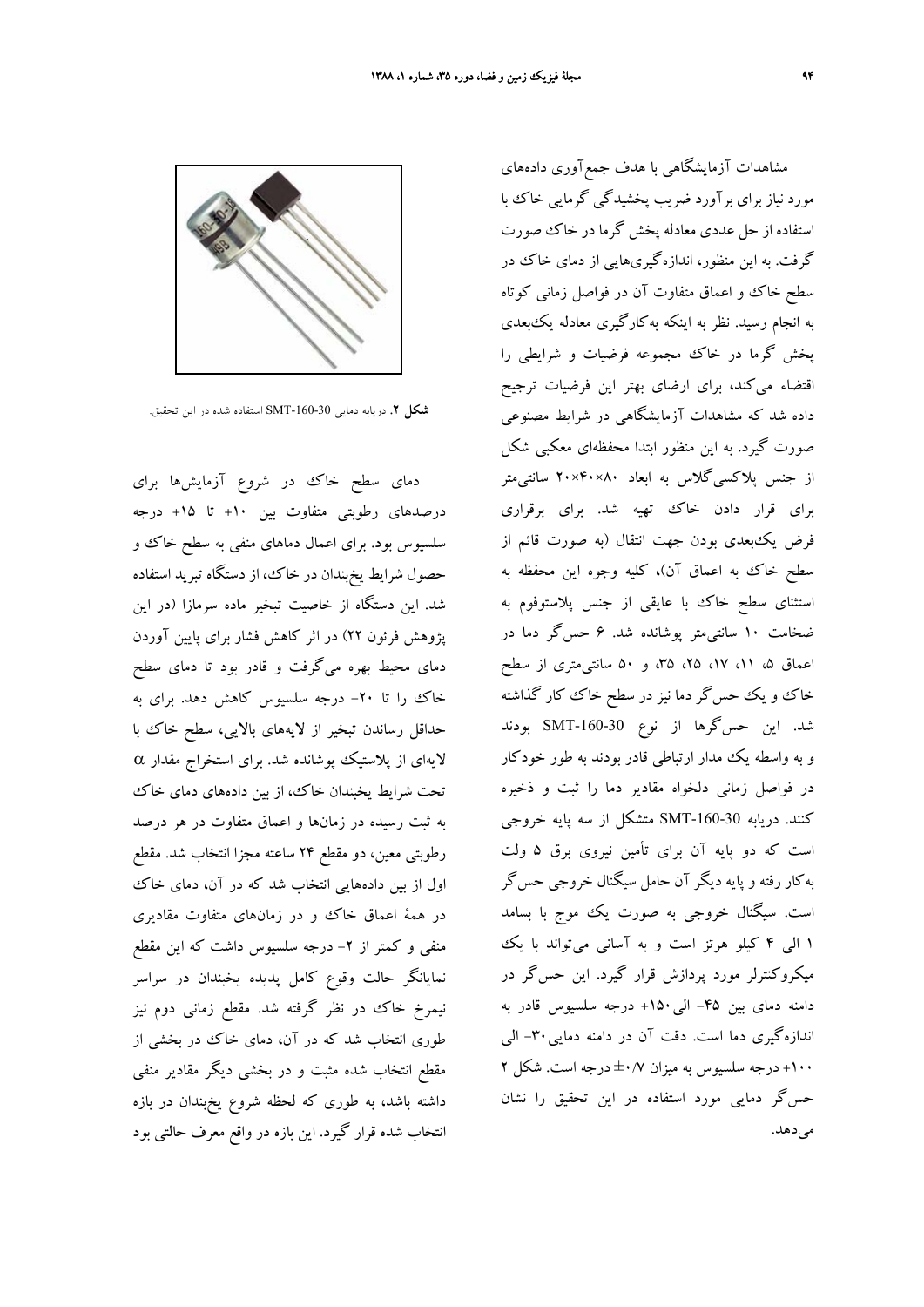$$
T_{i+1}^{n+1/2} = \frac{T_{i+1}^{n+1} + T_{i+1}^n}{2}
$$
  

$$
T_i^{n+1/2} = \frac{T_i^{n+1} + T_i^n}{2}
$$

 $\mathrm{d} = \alpha \frac{\Delta \mathrm{t}}{ \left( \Delta \pi \right)^2}$  است. در صورتی که تغییر متغیر  $(\Delta z)$ در d =  $\alpha \frac{\Delta}{(\Delta z)}$ معادله (5) اعمال شود، ميتوان به رابطه ساده شده زير رسيد:

$$
(1+d)T_i^{n+1} = \frac{d}{2}T_{i-1}^{n+1} + \frac{d}{2}T_{i+1}^{n+1} + \frac{d}{2}T_{i-1}^n
$$
  
 
$$
+ \frac{d}{2}T_{i+1}^n + (1-d)T_i^n
$$
 (9)

كه در روابط فوق، نمايههاي n و i به ترتيب معرف فواصل زماني و مكانياند. روش كرانك- نيكلسون به ازاي همة مقادير t ∆و z ∆پايدار است اما با ريزتر شدن گام زماني و مكاني حل معادله، دقت بيشتري پيدا خواهد كرد (جرالد و ويتلي، 1989). گام زماني در نظر گرفته شده در اين تحقيق معادل 1 ثانيه و گام مكاني معادل 1 سانتيمتر بوده است. بهكارگيري روش كرانك- نيكلسون، سبب تشكيل يك دستگاه معادلات در هر گام زماني ميشود كه براي حل دستگاه معادلات از الگوريتم Tri-Diagonal Matrix ) TDMA سهقطري ماتريس Algorithm (استفاده شد. اين روش در زمره روشهاي مستقيم حل دستگاه معادلات به شمار ميرود و حالت ساده شدهاي از روش حذفي گاوس است (جرالد و ويتلي، 1989). روند كلي فوق كه منجر به برآورد مقادير دماي خاك در گامهاي زماني و مكاني متفاوت ميشود براي حالتي بود كه مقدار α از قبل معلوم باشد. در صورتي كه هدف از حل پخش گرما در خاك استخراج مقدار α باشد بايستي با استفاده از روش سعي و خطا و اختيار كردن مقادير فرضي مختلف α در محدوده تغييرات قابل قبول آن، از حل عددي معادله (4) براي

كه در آن در بخشي از خاك يخبندان روي داده و در بخشي ديگر حالت نبود يخبندان حاكم بوده است. انتخاب دو حالت فوق با هدف قابليتسنجي مدل بهكار گرفته شده در اين تحقيق براي برآورد ضريب پخشيدگي گرمايي خاك در دو حالت پيشگفته و ارزيابي ميزان خطاهاي ايجاد شده در هر كدام از اين حالات صورت گرفت.

# **2-3 حل عددي معادله و تعيين ضريب پخشيدگي گرمايي خاك**

براي حل عددي معادله از روش تفاضل محدود كه يكي از كاربرديترين روشهاي حل معادله يكبعدي پخش گرما در خاك به شمار ميرود، استفاده شد. اساس اين روش جايگزين كردن مشتقات جزئي با تقريبهاي تفاضل محدود است (جرالد و ويتلي، 1989) كه اين تقريبها به كمك بسط سريهاي تيلور به انجام ميرسد. معلوم بودن شرايط اوليه و شرايط مرزي جز ضروريات مورد نياز استفاده از اين روش است. شرايط اوليه و مرزي به ترتيب به معني معلوم بودن دما در همة اعماق خاك در لحظه شروع (0 = t) و معلوم بودن مقادير دما يا گراديان آن در مرز ميدان حل مسئله در حالت 0 < t است. براي تقريب مشتقات جزئي به روش تفاضل محدود روشهاي متعددي ارائه شدهاند كه در تحقيق حاضر از روش كرانك - نيكلسون كه دقت زياد و كاربرد فراواني، استفاده شده است. معادله (4) را با استفاده از روش كرانك– نيكلسون مي توان به شرح زير منفصل سازي كرد (جرالد و ويتلي، 1989):

$$
\frac{T_i^{n+1} - T_i^n}{\Delta t} = \alpha \frac{T_{i+1}^{n+1/2} - 2T_i^{n+1/2} + T_{i-1}^{n+1/2}}{(\Delta z)^2}
$$
 (8)

كه در آن: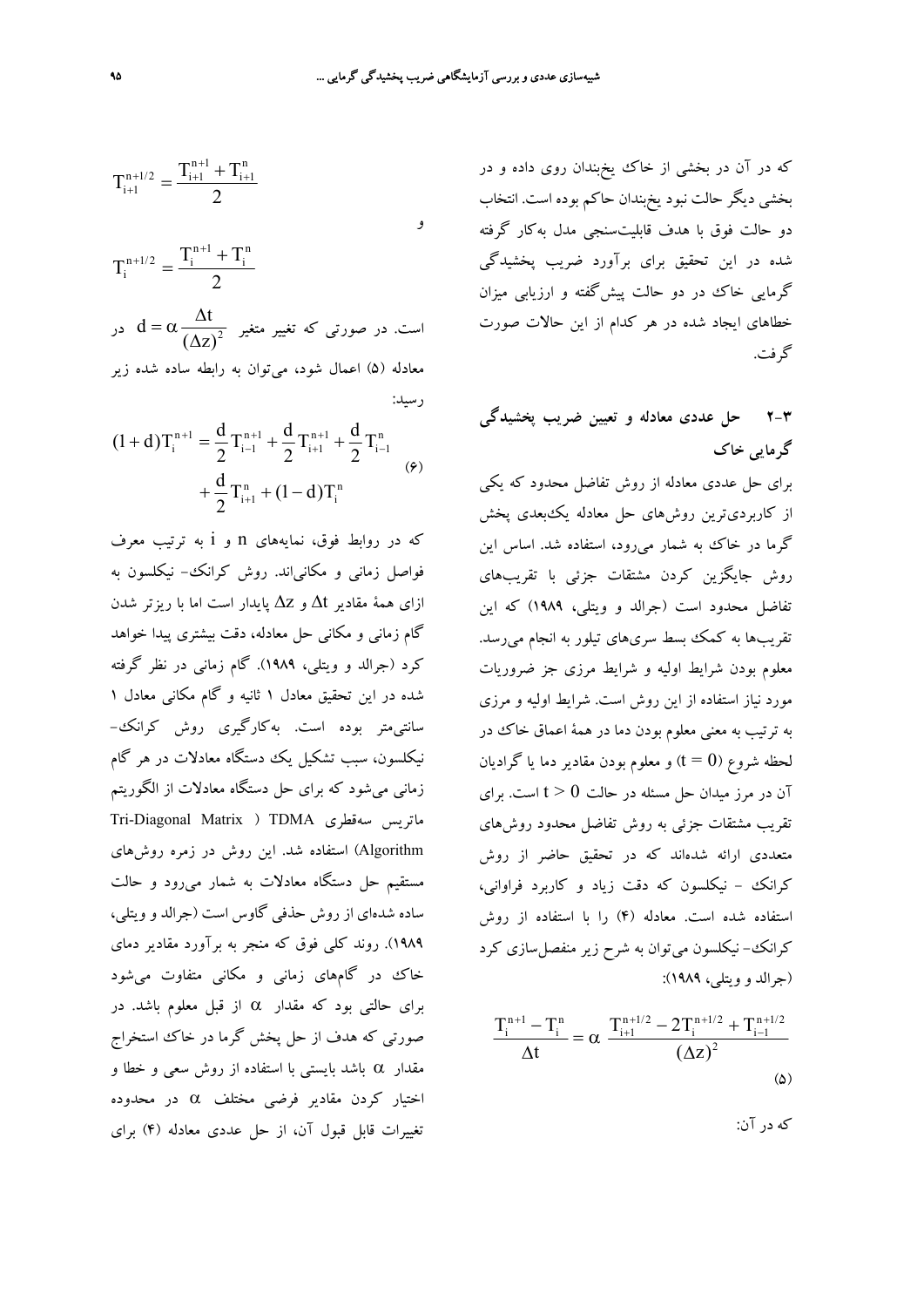روش بهكار گرفته شده در اين تحقيق براي برآورد تعيين ضريب پخشيدگي گرمايي در حالت يخبندان كامل را

مطلوب ارزيابي كرد. مقادير α بهدست آمده در

رطوبتهاي متفاوت نشان ميدهد كه در محدوده رطوبت

5 تا 15 درصد مقدار α با افزايش رطوبت روند افزايشي داشته و سپس روند كاهشي به خود گرفته است. طبق

يافتههاي پيشين، افزايش رطوبت به خاك با افزايش ظرفيت گرمايي ( C (به صورت خطي و با افزايش قابليت رسانش گرمايي  $(\rm{K}_{x})$  به صورت غيرخطي توأم است

قابليت رسانش گرمايي،  $C = \rho c_m$  ظرفيت K<sub>z</sub> ) و C با افزايش رطوبت Kz کرمايي)، روند تغييرات  $\rm K_{\star}$  گرمايي

تعيينكنندة روند تغييرات α در اثر تغييرات رطوبتي خواهد بود. يعني كه در محدودهاي كه با افزايش رطوبت با نرخ بيشتري نسبت به C افزايش يابد روند Kz خاك،

تغييرات α با افزايش رطوبت افزايشي خواهد بود. در

صورتي كه اين روند برعكس شود و C با نرخ بيشتري نسبت به  $\rm K$  افزايش يابد با افزايش رطوبت،  $\rm \alpha$  كاهش خواهد يافت كه اين آستانه رطوبتي در بافتهاي متفاوت، يكسان نيست. همانگونه كه در جدول 1 مشاهده ميشود آستانه رطوبتي پيشگفته براي بافت سيلت رسي در

رطوبت وزني 15% به وقوع پيوسته است، به اين معني كه در رطوبت بيش از 15% ظرفيت گرمايي با آهنگ بيشتري نسبت به قابليت رسانش گرمايي افزايش يافته است و اين

عامل، كاهش α را در پي داشته است.

m

 $\alpha = \frac{R_z}{r} =$ ρ

 $K_{z}$  K  $c_m$  C

 $\frac{\mathbf{z}}{Z} = \frac{\mathbf{K}_{\mathbf{z}}}{C}$  هيلل، ۱۹۸۰). بنابراين طبق رابطه

تعيين مقادير دماي خاك در گامهاي گوناگون زماني و مكاني استفاده كرد. سپس با استفاده از يك سنجه مناسب كه معرف كمترين اختلاف بين مقادير دماي خاك محاسباتي و مشاهداتي باشد، مقدار بهينه α را استخراج كرد. در اين تحقيق از سنجه RMSE استفاده شده است:

$$
RMSE = \sqrt{\frac{\sum (C_i - M_i)^2}{n}}
$$
 (v)

که در آن،  $\rm C_i$  و  $\rm M_i$  به ترتيب مقادير  $\rm i$  ام برآورد شده و اندازهگيري شده و n تعداد جفت دادههاي مورد استفاده است.

**4 نتايج و بحث 1-4 بررسي ضريب پخشيدگي گرمايي در حالت يخبندان كامل خاك** نتايج حاصل از بهكارگيري روش عددي براي برآورد مقادير بهينه  $\alpha$  در بافت سيلت رسي براي رطوبتهاي متفاوت، همراه با مقادير RMSE آنها براي حالتي كه كل خاك دچار پديده يخبندان شده باشد در جدول 1 نشان داده شده است. با توجه به جدول فوق مشاهده ميشود كه دامنه تغييرات RMSE براي رطوبتهاي متفاوت در فاصله 41ر0 الي 71ر0 درجه سلسيوس در نوسان بوده است. با مقايسه مقادير RMSE با مقدار خطاي دستگاهي حسگرهاي دما (معادل C° ±0/7 (ميتوان مقادير خطاي برآورد را قابل قبول و توجيهپذير ارزيابي كرد و كارايي

| RMSE $(^{\circ}C)$ | $(\alpha)$ ضریب پخشیدگی گرمایی خاک<br>$(m^{2}/s) \times 10^{-4}$ | درصد رطوبت<br>وزنى | بافت خاک |
|--------------------|------------------------------------------------------------------|--------------------|----------|
| $\cdot / \sqrt{ }$ | $\cdot$ / $\cdot$ \ \                                            | ٥                  | سیلت رسی |
| $\cdot$ /V)        | $\cdot$ / $\cdot$ \ 0                                            | ١٠                 |          |
| $\cdot$ /V)        | $\cdot$ / $\cdot$ \ $\sqrt{2}$                                   | ۱٥                 |          |
| $\cdot/2$          | $\cdot$ / $\cdot$ \ 0                                            | ٢٠                 |          |

**جدول .1 مقادير** α و RMSE در رطوبتهاي متفاوت در بافت سيلت رسي در حالت يخبندان كامل خاك.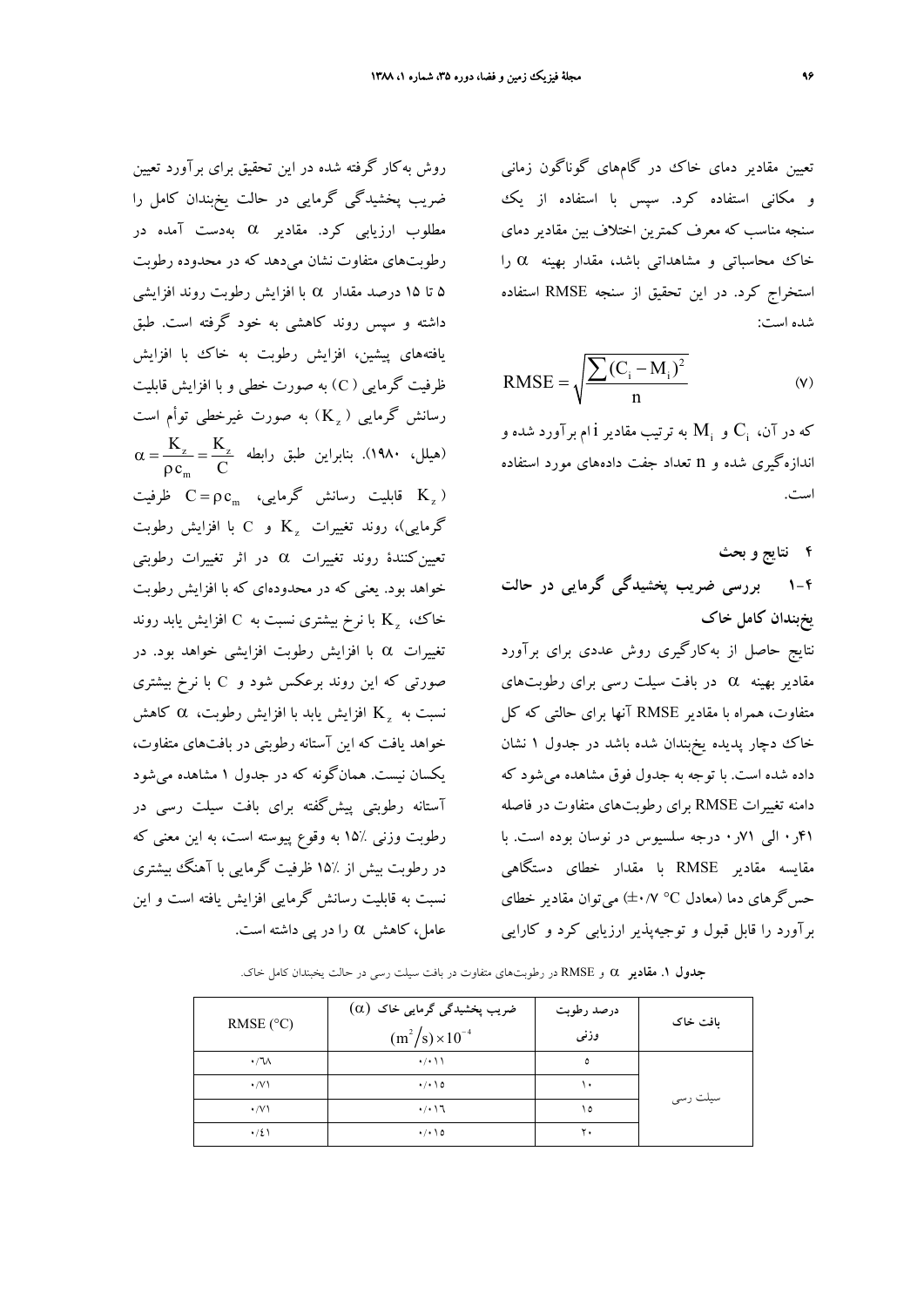RMSE حاصل در هر درصد رطوبتي معين، مقدار متوسطگيري شده از كل تفاوتهاي بين مقادير محاسباتي و مشاهداتي بوده است، آگاهي از توزيع فراواني مقادير خطا ميتواند ديدگاه روشنتري در ارتباط با مقادير حداكثر و حداقل خطا و نحوه پراكنش خطاها در بازههاي متفاوت بهدست دهد. اين امر ميتواند به صورت كيفي در قضاوت نهايي در مورد عملكرد الگو مفيد باشد. در شكلهاي ٣- الف تا ٣- د توزيع فراواني مقادير خطا در رطوبتهاي متفاوت نشان داده شده است. همانگونه كه مشاهده ميشود مقادير خطا در مقادير نزديك به صفر و عمدتاً در محدوده ±1 درجه سلسيوس داراي بيشترين فراواني بوده است كه اين امر حاكي از مطلوب بودن عملكرد مدل به لحاظ توزيع خطاهاي پديد آمده است.

عوامل مؤثر در ايجاد مقادير RMSE بين مقادير محاسباتي و مشاهداتي را ميتوان در ارتباط با عوامل متفاوت زير دانست. بخشي از خطا به خطاي ذاتي دريابههاي دما ارتباط پيدا مي كند. بخش ديگري از خطا به خطاهاي آزمايشي كه وقوع آنها در هر آزمايشي اجتنابناپذير است مربوط ميشود. از جملة اين دسته خطاها ميتوان به وقوع اجتنابناپذير عمل تبخير از لايههاي فوقاني خاك، هر چند به ميزان كم و نبود همگني كامل رطوبت در نيمرخ خاك اشاره كرد. همچنين از آنجا كه روش عددي مبتني بر مجموعه تقريبهايي در تبديل مشتقات مراتب گوناگون به كميتهاي جبري است، اين تقريبها نيز ميتوانند منبع بخشي از خطاي RMSE ايجاد شده بين مقادير محاسباتي و مشاهداتي باشند. نظر به اينكه مقادير خطاي



**شكل .3** هيستوگرام توزيع فراواني خطا در حالت وقوع يخبندان در خاك سيلت رسي در رطوبتهاي متفاوت.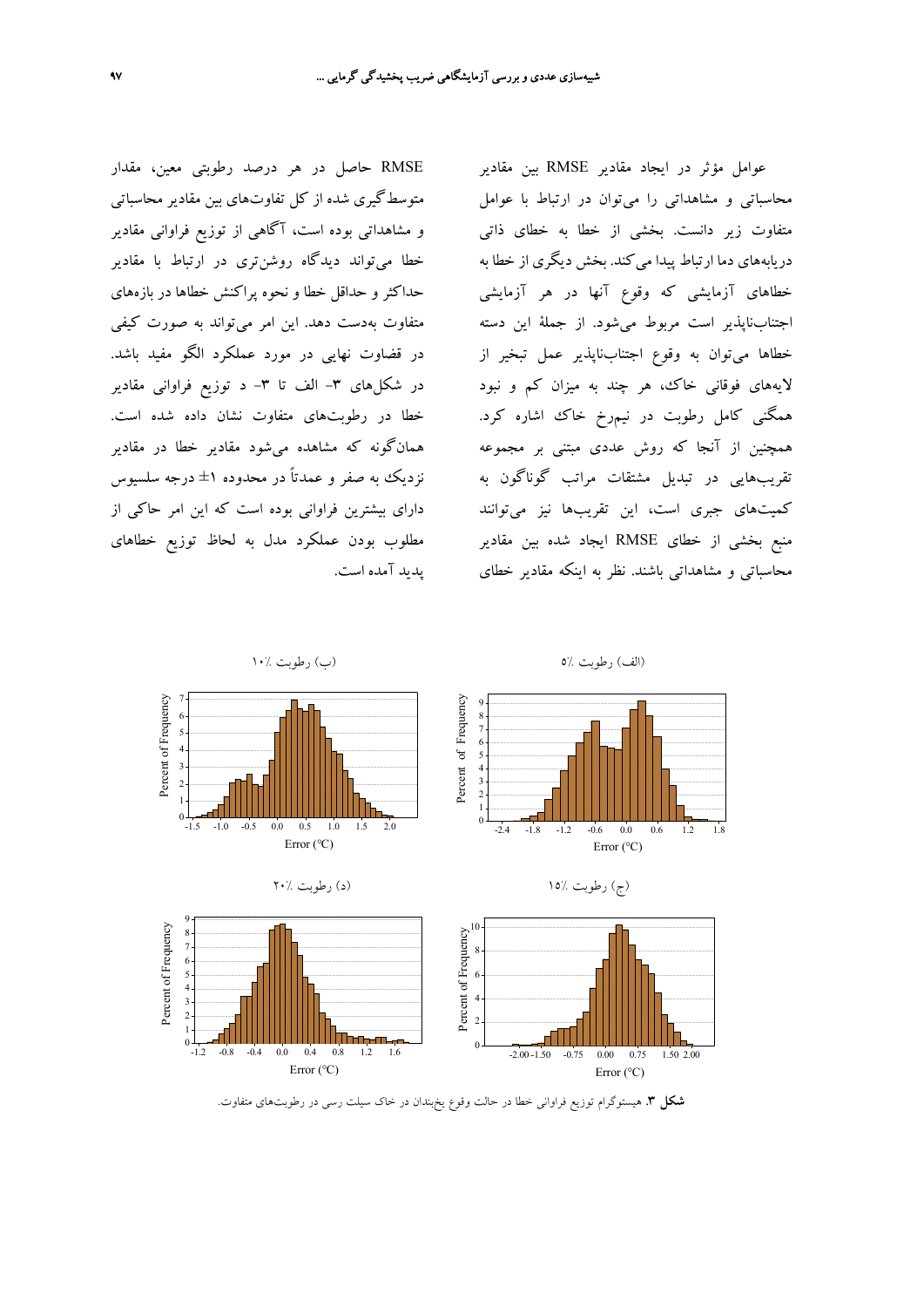يخبندان كامل منجر به حصول مقادير قابل قبولي نشده است. همة منابع خطايي كه در حالت اول ذكر شدند در حالت دوم نيز مصداق دارند اما دليل وقوع خطاهاي اضافي در حالت اخير را ميتوان با نقض فرضيات مورد نياز معادله يكبعدي پخش گرما در خاك مرتبط دانست. وجود يخبندان در بخشي از خاك و عدم وجود آن در بخشي ديگر از يك سو سبب ناهمگني خاك ميشود و از سوي ديگر با تبادل گرماي نهان به صورت انجماد يا ذوب به ميزان قابل توجهي همراه است. همانطور كه قبلاً نيز گفته شد همگن بودن خاك و نبود تبادل گرماي نهان در خاك جز فرضيات مورد لزوم بهكارگيري معادله پخش گرما در خاك است كه اين فرضيات در حالت اخير نقض و اين امر موجب اعمال خطاهاي نسبتاً زيادي در نتايج حاصل شده است.

**5 نتيجهگيري** نتايج حاصل از بهكارگيري روش عددي در حل معادله پخش گرما در خاك براي برآورد ضريب پخشيدگي گرمايي خاك در دو حالت: 1) وقوع يخبندان كامل در خاك و 2) نبود يخبندان كامل (بخشي از خاك يخزده و بخشي ديگر يخنزده) روشن ساخت كه مقادير RMSE ايجاد شده بين مقادير محاسباتي و مشاهداتي در حالت اول قابل قبول و توجيهپذير است و ميتوان كارايي روش **2-4 بررسي ضريب پخشيدگي گرمايي خاك در حالت نبود يخبندان كامل**

در جدول 2 نتايج حاصل از بهكارگيري روش عددي براي برآورد مقادير بهينه α براي رطوبتهاي متفاوت همراه با مقادير RMSE آنها در حالت نبود يخبندان خاك نشان داده شده است. در اين حالت مقدار α براي درصدهاي رطوبتي متفاوت تحت شرايطي برآورد شده كه در آن بخشي از خاك يخزده و بخش ديگر آن غيريخزده بوده است. با در نظر گرفتن مقادير خطاي RMSE در اين حالت و مقايسه آنها با حالت اول مشاهده ميشود كه در همة درصدهاي رطوبتي، مقادير خطاي RMSE به ميزان قابل توجهي افزايش يافتهاند به گونهاي كه RMSE در رطوبت 15% به بيشترين مقدار خود يعني 76ر2 درجه سلسيوس رسيده است. نظر به زياد بودن مقادير RMSE كه حاكي از زياد بودن تفاوت بين مقادير محاسباتي و مشاهداتي است، ميتوان چنين اظهار داشت كه روش بهكار رفته در اين تحقيق، در برآورد ضريب پخشيدگي گرمايي در حالتي كه عدم يخبندان كامل كه در آن بخشي از خاك دچار يخبندان بوده و در بخشي ديگر يخبندان نبوده است، از مطلوبيت كافي برخوردار نبوده و مقادير ضريب پخشيدگي گرمايي بهدست آمده، اعتبار كافي ندارند. ميتوان چنين حكم كرد كه الگوريتم بهكار رفته در اين تحقيق براي برآورد  $\alpha$  در حالت نبود

**جدول .2** مقادير α <sup>و</sup> RMSE در رطوبتهاي متفاوت در بافت سيلت رسي در حالت نبود يخبندان كامل خاك.

| RMSE $(^{\circ}C)$ | $(\alpha)$ ضریب پخشیدگی گرمایی خاک<br>$(m^2/s \times 10^{-4})$ | درصد رطوبت<br>وزنى | بافت خاک |
|--------------------|----------------------------------------------------------------|--------------------|----------|
| 1/0 <sub>A</sub>   | $\cdot/\cdot\cdot$ 02                                          | ٥                  | سیلت رسی |
| 1/V <sub>2</sub>   | $\cdot/\cdot\cdot$ 0 $\wedge$                                  | ١٠                 |          |
| $Y/Y$ ٦            | $\cdot$ / $\cdot$ $\vee$                                       | ه ۱                |          |
| Y/19               | $\cdot$ / $\cdot$ \                                            | ٢٠                 |          |